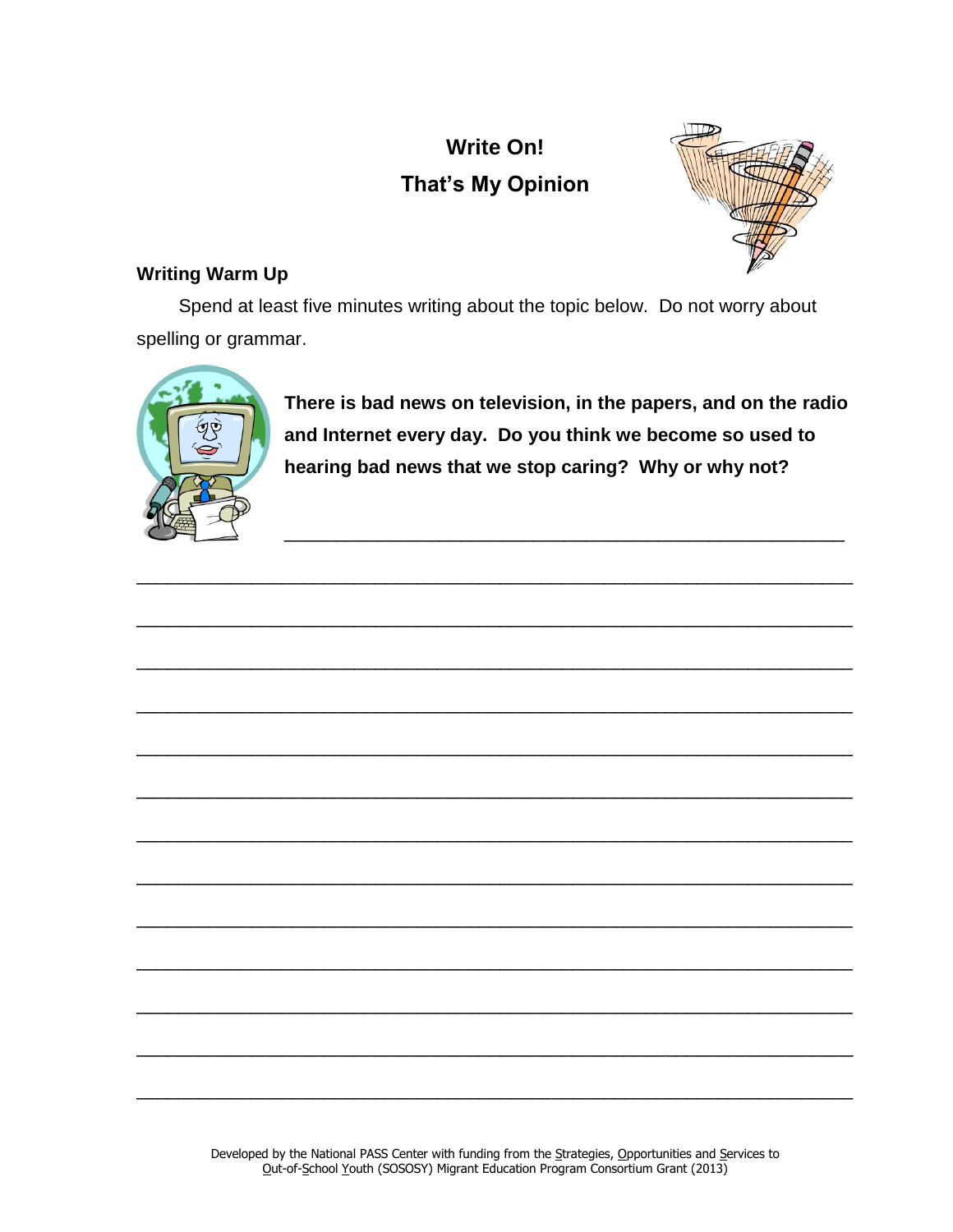#### **Writing About Your Opinion**

Did you know that some people earn a living writing their **opinions**? It's true. Movie critics watch movies and then write their opinion of them. The same is true for restaurant critics. They go to restaurants, eat the food, and then write their opinions. Many people make decisions based on the opinions these critics share.



Your friends may not pay you, but sometimes they may ask your opinion. How was the food at that restaurant? Did you like that movie? Where is the best place to buy auto parts? Once in a while, someone may want you to give reasons for your opinion. For example, "I liked this lesson because it was full of useful information." Maybe one day, your boss will ask you to give your ideas for making a process better. Maybe one day you will want to send your opinions in a letter to the news or someone else. Talking about your opinions is easy. Writing them down can be easy, too. In this lesson, you will learn how to organize the reasons for your opinion. You then will learn how to write about your opinion.

Writing an essay about your opinion is similar to talking about your opinion. Look at the following outline. This is the **format** for writing an essay based on your opinion. If you think about it, it is also how you would discuss your opinion.

- 1. Opening: This is a paragraph which tells about your topic and very clearly states what your opinion is.
- 2. Body: For this essay, your body will be one paragraph which gives an argument to support your opinion. You will use details, facts, and examples to support your argument.
- 3. Closing: This paragraph will restate your opinion and then *call your reader to action*. This means that you will try to encourage your reader to take action about changing things.

By following these easy steps, you will be able to write about your opinion.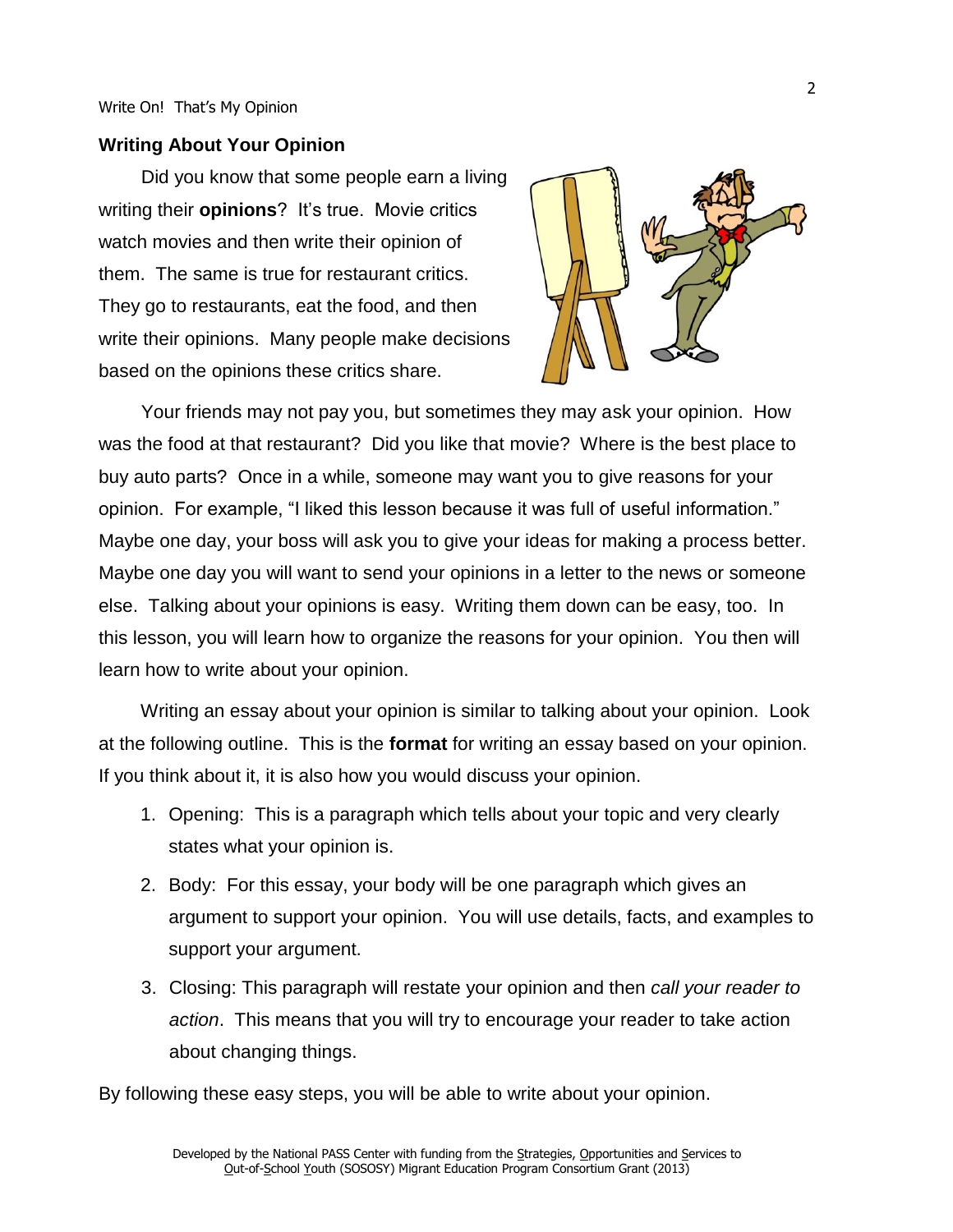### **Brainstorming: Coming Up with Ideas**

People have strong opinions on many topics. You probably have heard people argue over the death penalty or immigration. An essay for one of those topics would be many pages long. For this lesson, you are going to pick a simple topic to write about. Following is a list of examples you can choose from. You may also choose your own topic.

- What vegetables should be planted in a small garden?
- Should music be played in the barn at feeding time?
- What kind of music should be played at work?
- $\bullet$ What is your opinion of lessons like this?
- Should you have to wait until you are 18 years old to date?  $\bullet$
- Should pesticides be used on crops?  $\bullet$
- Choose a topic of your own.

Whether you are talking about your opinion or writing about it, you need details to support it. Following is a graphic organizer you can use to list details, facts, and examples that support your opinion.

| Which topic did you choose to write<br>about?                                                   |  |
|-------------------------------------------------------------------------------------------------|--|
| List one detail about your topic that you<br>believe is important for people to know.           |  |
| List one fact that your reader may or<br>may not have known. (This may require<br>research.)    |  |
| List one example of why this is a good<br>thing.                                                |  |
| What is your call to action? What do<br>you want your reader to do after reading<br>this essay? |  |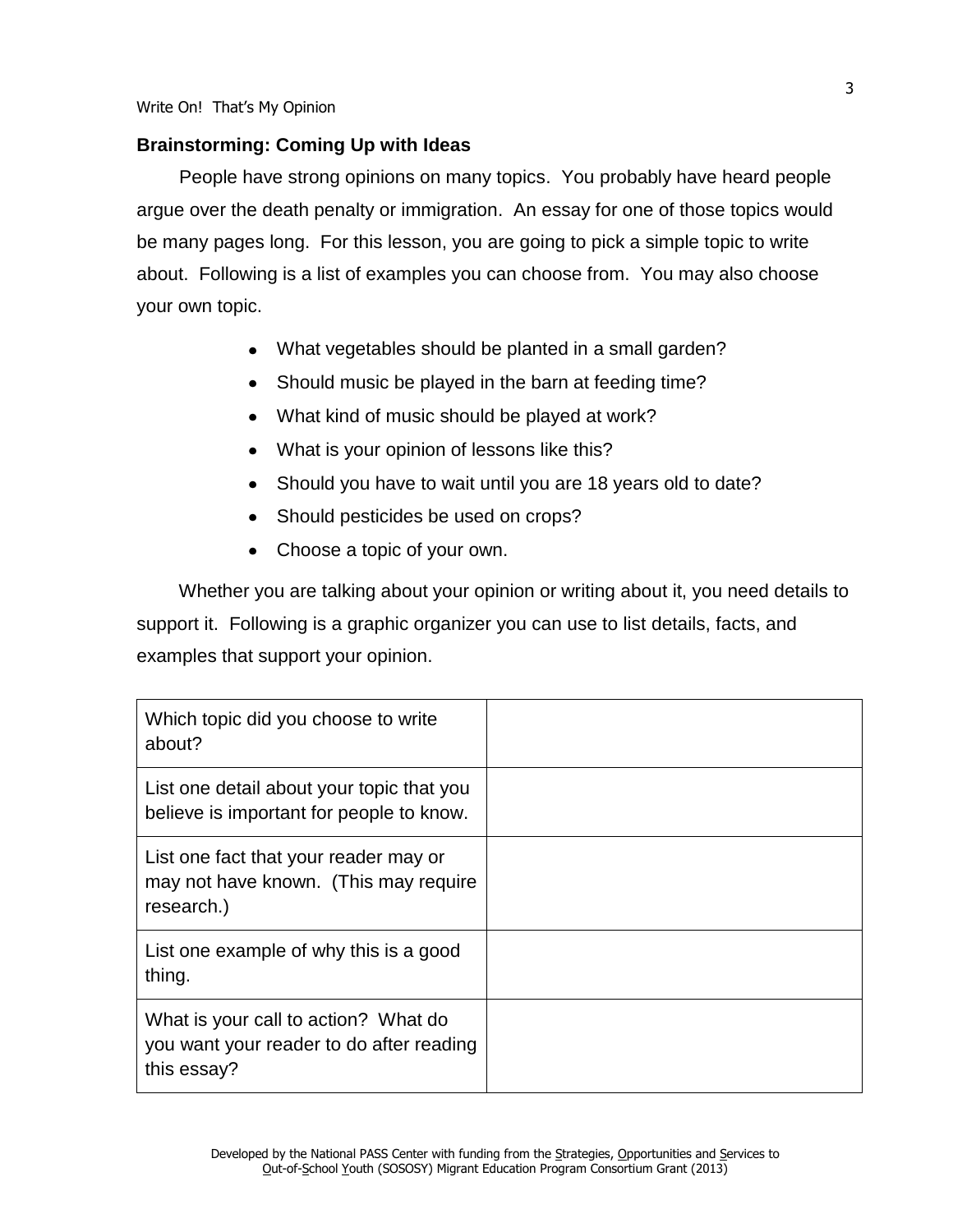# **Writing the Essay**

# **Opening: Paragraph One**

When you write any type of an essay, you want to get your reader's attention right away. A good way to do that when you are writing an opinion essay is to use a question, a surprising fact, or to address the reader personally. Look at these examples:



- **A question**: Have you ever eaten a carrot straight from the garden?
- **A surprising fact**: Did you know that music in the barn increases milk production?
- **Personal address**: Have you ever been in love? Didn't you want to spend every minute with that person? We shouldn't have to wait until we are 18 years old to date.

Once you've decided on how to start your essay, you need to follow that up with your opinion.

Look at this example:

Did you know that one horn worm can eat an entire tomato plant in just one day! It's weird, but true. He eats it because he loves the taste. There is nothing that beats the taste of a tomato picked fresh off the vine. A carrot fresh out of the ground has a special flavor all its own. If you have a small garden, tomatoes and carrots are two vegetables you should plant.

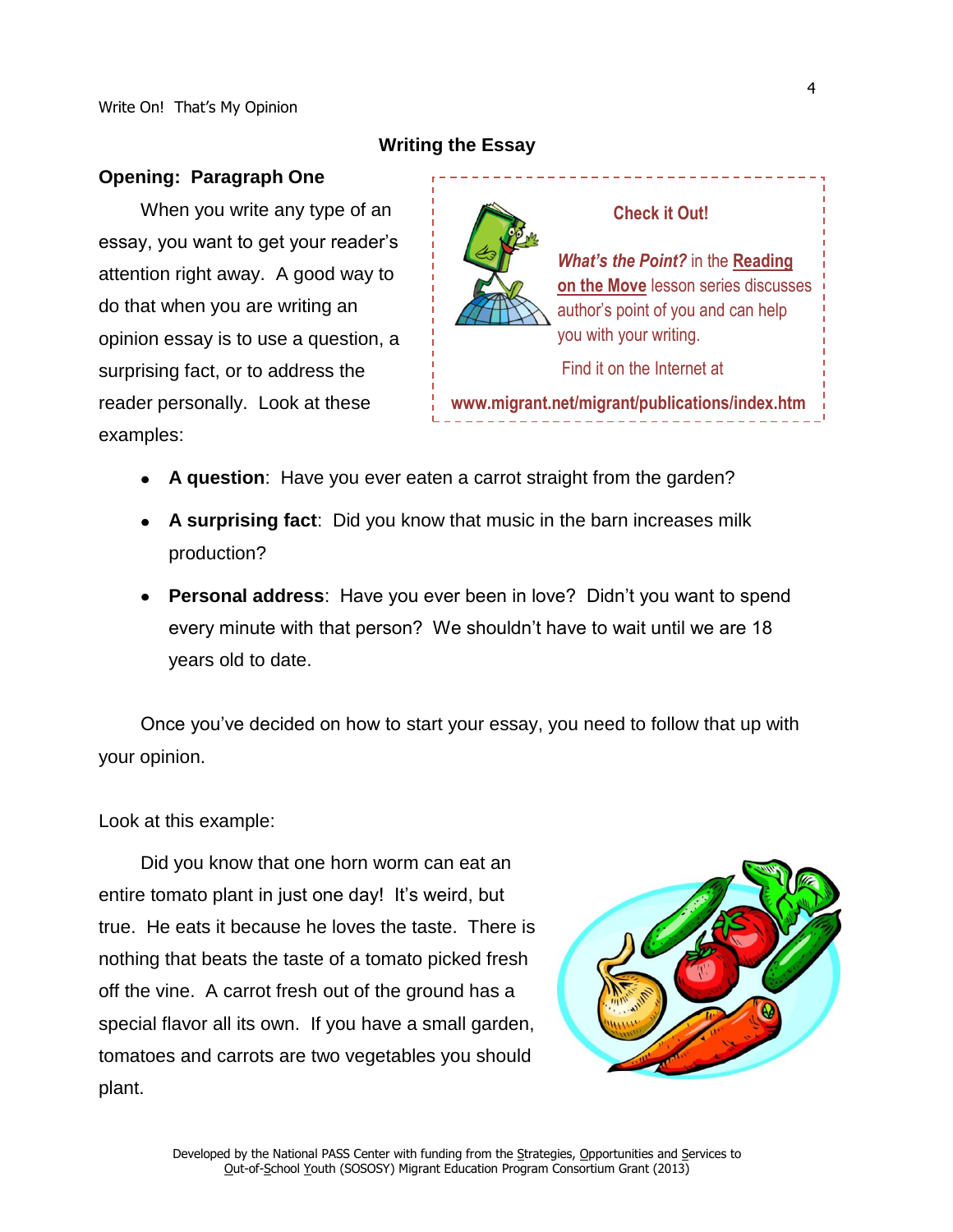

- 1. Start your essay with a question, an interesting fact, or a personal address.
- 2. State your opinion.
- 3. Give a fact or detail supporting your opinion.



Congratulations! You have written your opening paragraph.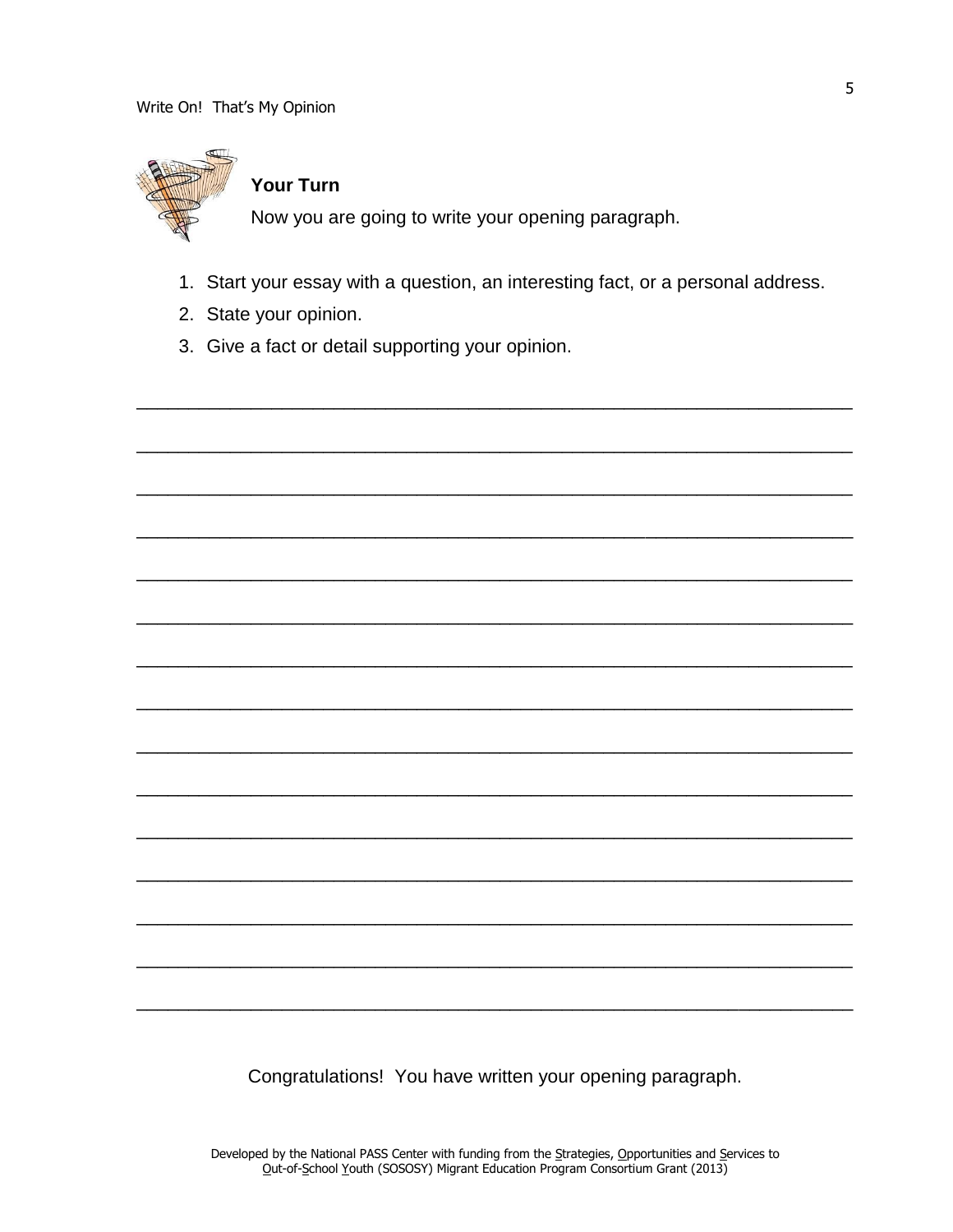#### **The Body: Paragraph Two**

In the second paragraph you will need to add details, facts, and examples. These will be used to persuade your reader. The details, facts, and examples show that you know what you are talking about. You may have to research these. If you can use a computer, you may go on the Internet to do your research. If you don't have a computer, go to the library to do your research. Let's take a look at a paragraph with details, facts, and examples.





Tomatoes and carrots are the most important vegetables to plant in your garden because they taste good and can be used in so many ways. When you harvest your tomatoes and carrots, you can eat them fresh from

the garden. You can also process them and save them for after the growing season. With tomatoes, you can make salsa, spaghetti sauce, or use them in soup. You may preserve your whole, skinned tomatoes by canning them. Salsa, sauce, or soup can also be preserved this way. The same is true of carrots, or they can be frozen. You can parboil them and put them in the freezer so you will have them months later.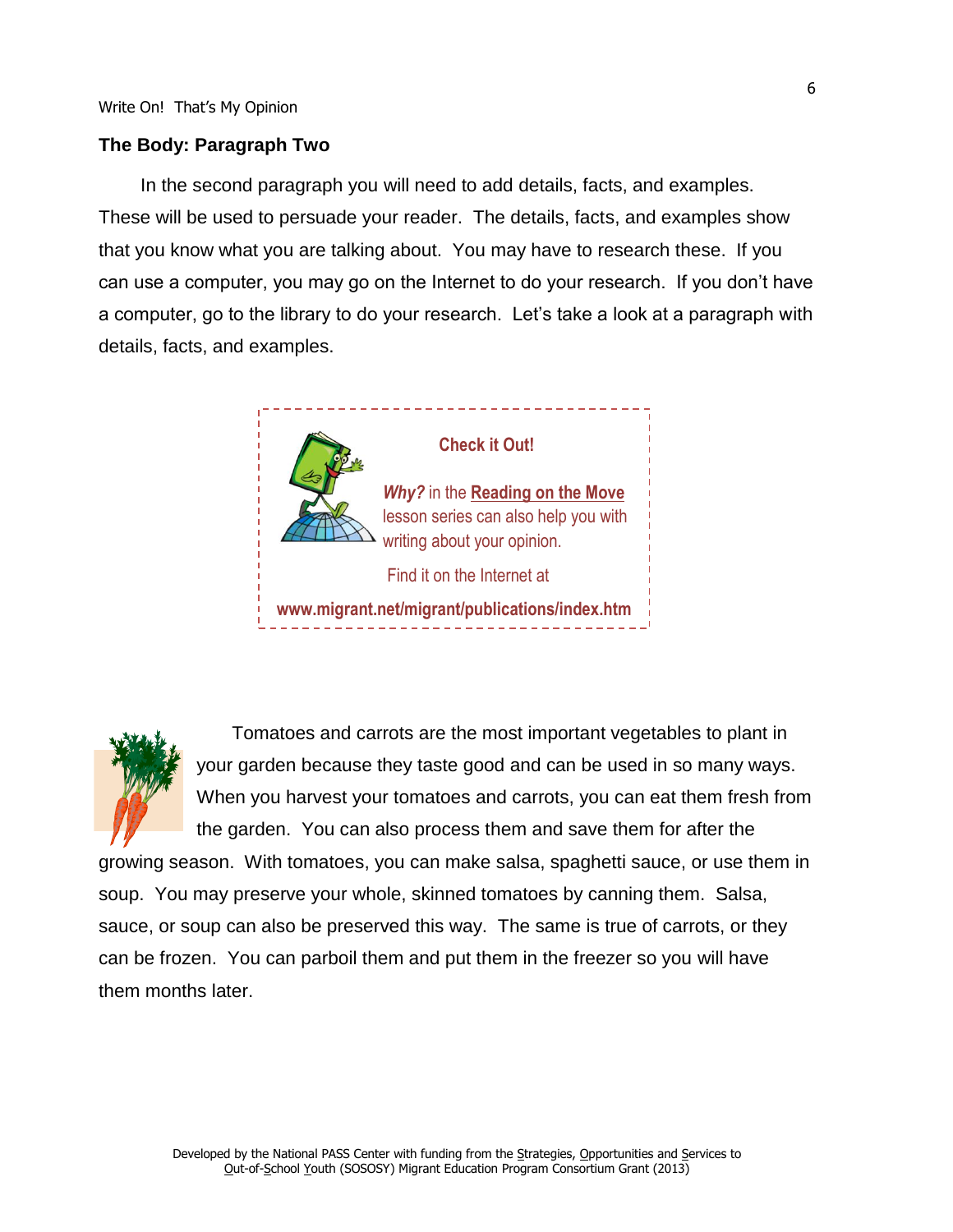

# **Your Turn**

In this paragraph you may want to use linking words or phrases such as *for this reason, because, therefore, so*, etc. These phrases let your reader see the link between the example and your opinion.

- 1. Restate your opinion followed by the word *because* and then a fact that supports your opinion.
- 2. List a detail that supports your opinion. Remember to use linking words/phrases here.
- 3. List an example that supports your opinion. Use linking words/phrases here also.

\_\_\_\_\_\_\_\_\_\_\_\_\_\_\_\_\_\_\_\_\_\_\_\_\_\_\_\_\_\_\_\_\_\_\_\_\_\_\_\_\_\_\_\_\_\_\_\_\_\_\_\_\_\_\_\_\_\_\_\_\_\_\_\_\_\_\_\_\_

\_\_\_\_\_\_\_\_\_\_\_\_\_\_\_\_\_\_\_\_\_\_\_\_\_\_\_\_\_\_\_\_\_\_\_\_\_\_\_\_\_\_\_\_\_\_\_\_\_\_\_\_\_\_\_\_\_\_\_\_\_\_\_\_\_\_\_\_\_

\_\_\_\_\_\_\_\_\_\_\_\_\_\_\_\_\_\_\_\_\_\_\_\_\_\_\_\_\_\_\_\_\_\_\_\_\_\_\_\_\_\_\_\_\_\_\_\_\_\_\_\_\_\_\_\_\_\_\_\_\_\_\_\_\_\_\_\_\_

\_\_\_\_\_\_\_\_\_\_\_\_\_\_\_\_\_\_\_\_\_\_\_\_\_\_\_\_\_\_\_\_\_\_\_\_\_\_\_\_\_\_\_\_\_\_\_\_\_\_\_\_\_\_\_\_\_\_\_\_\_\_\_\_\_\_\_\_\_

\_\_\_\_\_\_\_\_\_\_\_\_\_\_\_\_\_\_\_\_\_\_\_\_\_\_\_\_\_\_\_\_\_\_\_\_\_\_\_\_\_\_\_\_\_\_\_\_\_\_\_\_\_\_\_\_\_\_\_\_\_\_\_\_\_\_\_\_\_

\_\_\_\_\_\_\_\_\_\_\_\_\_\_\_\_\_\_\_\_\_\_\_\_\_\_\_\_\_\_\_\_\_\_\_\_\_\_\_\_\_\_\_\_\_\_\_\_\_\_\_\_\_\_\_\_\_\_\_\_\_\_\_\_\_\_\_\_\_

\_\_\_\_\_\_\_\_\_\_\_\_\_\_\_\_\_\_\_\_\_\_\_\_\_\_\_\_\_\_\_\_\_\_\_\_\_\_\_\_\_\_\_\_\_\_\_\_\_\_\_\_\_\_\_\_\_\_\_\_\_\_\_\_\_\_\_\_\_

\_\_\_\_\_\_\_\_\_\_\_\_\_\_\_\_\_\_\_\_\_\_\_\_\_\_\_\_\_\_\_\_\_\_\_\_\_\_\_\_\_\_\_\_\_\_\_\_\_\_\_\_\_\_\_\_\_\_\_\_\_\_\_\_\_\_\_\_\_

\_\_\_\_\_\_\_\_\_\_\_\_\_\_\_\_\_\_\_\_\_\_\_\_\_\_\_\_\_\_\_\_\_\_\_\_\_\_\_\_\_\_\_\_\_\_\_\_\_\_\_\_\_\_\_\_\_\_\_\_\_\_\_\_\_\_\_\_\_

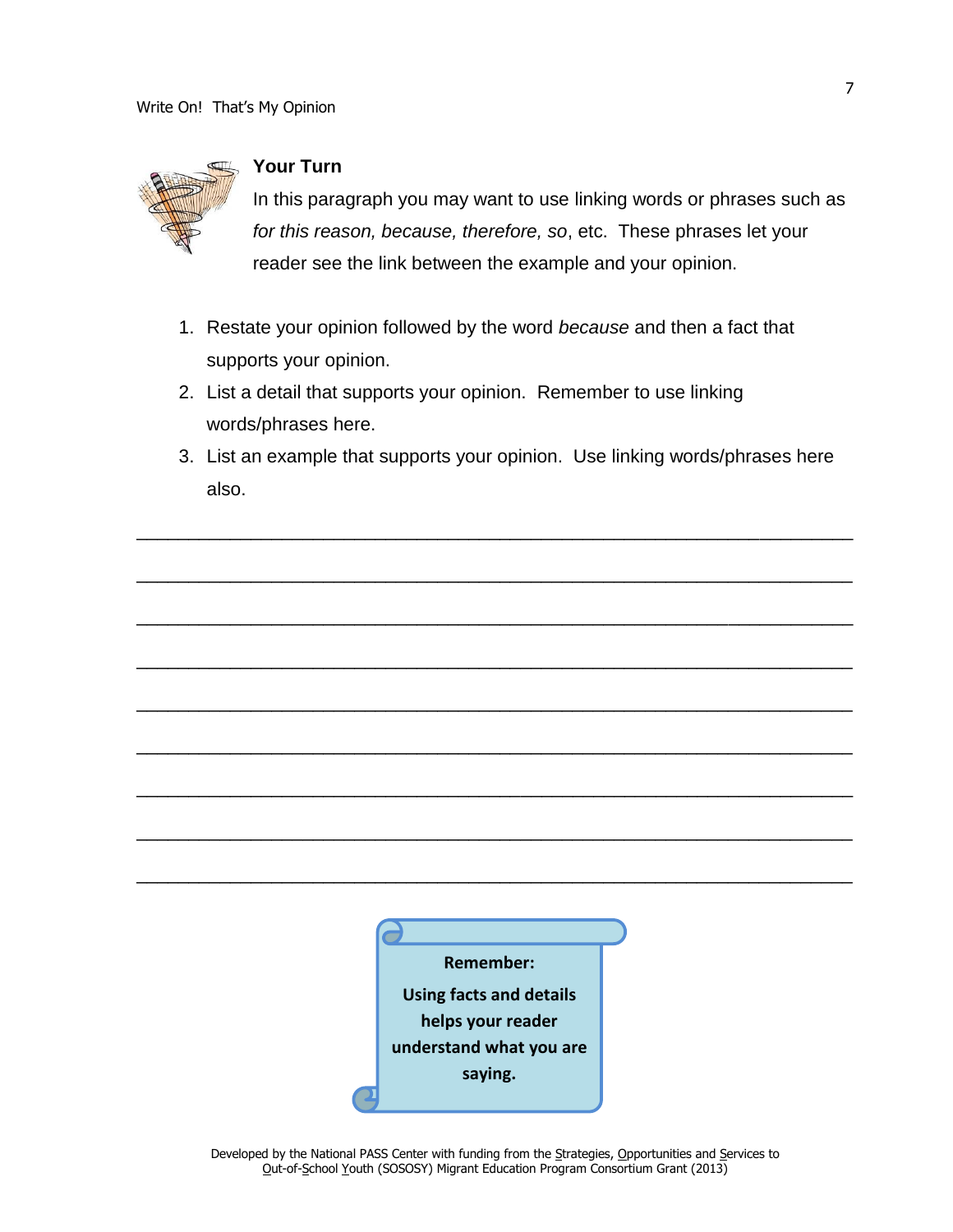#### **Closing: Paragraph Three**

In this paragraph, you will restate your opinion and encourage your reader to make a change. When starting the last paragraph, you will want to use a word or phrase that shows you are starting to wrap things up. Here is a list of some good words to use: *clearly, therefore*, or *so*.

#### Here's an example:

So clearly, when you think about planting a garden, you should always include tomatoes and carrots. They are two useful vegetables that taste good. You can eat them fresh, or preserve them for use months later. Run out today and buy your tomato plants and carrot seeds. You'll be happy you did.



#### **Your Turn**

- 1. Use a word to show you are concluding your essay, and then restate your opinion.
- 2. Remind the reader of your BEST fact, detail, or example.
- 3. Call the reader to action. This means encouraging him to do something. For example, "So go out today and buy several tomato plants and a packet of carrot seeds for your garden."

\_\_\_\_\_\_\_\_\_\_\_\_\_\_\_\_\_\_\_\_\_\_\_\_\_\_\_\_\_\_\_\_\_\_\_\_\_\_\_\_\_\_\_\_\_\_\_\_\_\_\_\_\_\_\_\_\_\_\_\_\_\_\_\_\_\_\_\_\_

\_\_\_\_\_\_\_\_\_\_\_\_\_\_\_\_\_\_\_\_\_\_\_\_\_\_\_\_\_\_\_\_\_\_\_\_\_\_\_\_\_\_\_\_\_\_\_\_\_\_\_\_\_\_\_\_\_\_\_\_\_\_\_\_\_\_\_\_\_

\_\_\_\_\_\_\_\_\_\_\_\_\_\_\_\_\_\_\_\_\_\_\_\_\_\_\_\_\_\_\_\_\_\_\_\_\_\_\_\_\_\_\_\_\_\_\_\_\_\_\_\_\_\_\_\_\_\_\_\_\_\_\_\_\_\_\_\_\_

\_\_\_\_\_\_\_\_\_\_\_\_\_\_\_\_\_\_\_\_\_\_\_\_\_\_\_\_\_\_\_\_\_\_\_\_\_\_\_\_\_\_\_\_\_\_\_\_\_\_\_\_\_\_\_\_\_\_\_\_\_\_\_\_\_\_\_\_\_

\_\_\_\_\_\_\_\_\_\_\_\_\_\_\_\_\_\_\_\_\_\_\_\_\_\_\_\_\_\_\_\_\_\_\_\_\_\_\_\_\_\_\_\_\_\_\_\_\_\_\_\_\_\_\_\_\_\_\_\_\_\_\_\_\_\_\_\_\_

\_\_\_\_\_\_\_\_\_\_\_\_\_\_\_\_\_\_\_\_\_\_\_\_\_\_\_\_\_\_\_\_\_\_\_\_\_\_\_\_\_\_\_\_\_\_\_\_\_\_\_\_\_\_\_\_\_\_\_\_\_\_\_\_\_\_\_\_\_

\_\_\_\_\_\_\_\_\_\_\_\_\_\_\_\_\_\_\_\_\_\_\_\_\_\_\_\_\_\_\_\_\_\_\_\_\_\_\_\_\_\_\_\_\_\_\_\_\_\_\_\_\_\_\_\_\_\_\_\_\_\_\_\_\_\_\_\_\_

\_\_\_\_\_\_\_\_\_\_\_\_\_\_\_\_\_\_\_\_\_\_\_\_\_\_\_\_\_\_\_\_\_\_\_\_\_\_\_\_\_\_\_\_\_\_\_\_\_\_\_\_\_\_\_\_\_\_\_\_\_\_\_\_\_\_\_\_\_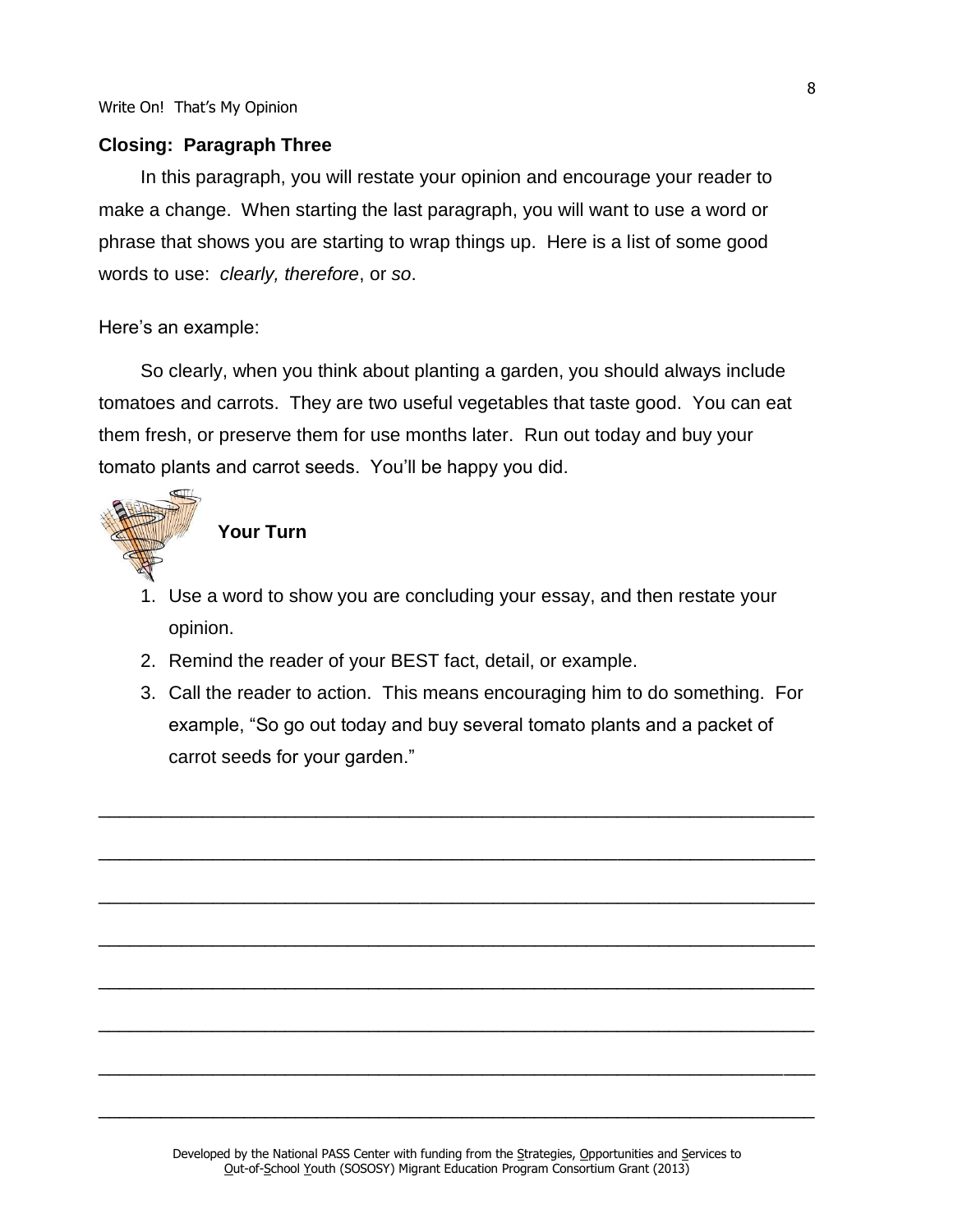#### **Finishing Up**

What you have written is called a **rough draft***.* It is a great start. It may have mistakes in it. Some sentences may not sound right to you. Now is the time you can make it better.

This is your chance to correct mistakes. Go back and read each sentence. Are the words spelled correctly? Did you use capital letters and punctuation? Did you remember to use paragraphs and indent? If you need help in this area, more help can be found in the *Reading on the Move* lessons that can be found on the Internet at www.migrant.net.

\_\_\_\_\_\_\_\_\_\_\_\_\_\_\_\_\_\_\_\_\_\_\_\_\_\_\_\_\_\_\_\_\_\_\_\_\_\_\_\_\_\_\_\_\_\_\_

\_\_\_\_\_\_\_\_\_\_\_\_\_\_\_\_\_\_\_\_\_\_\_\_\_\_\_\_\_\_\_\_\_\_\_\_\_\_\_\_\_\_\_\_\_\_\_\_\_\_\_\_\_\_\_\_\_\_\_\_\_\_\_\_\_\_\_\_\_

\_\_\_\_\_\_\_\_\_\_\_\_\_\_\_\_\_\_\_\_\_\_\_\_\_\_\_\_\_\_\_\_\_\_\_\_\_\_\_\_\_\_\_\_\_\_\_\_\_\_\_\_\_\_\_\_\_\_\_\_\_\_\_\_\_\_\_\_\_

\_\_\_\_\_\_\_\_\_\_\_\_\_\_\_\_\_\_\_\_\_\_\_\_\_\_\_\_\_\_\_\_\_\_\_\_\_\_\_\_\_\_\_\_\_\_\_\_\_\_\_\_\_\_\_\_\_\_\_\_\_\_\_\_\_\_\_\_\_

\_\_\_\_\_\_\_\_\_\_\_\_\_\_\_\_\_\_\_\_\_\_\_\_\_\_\_\_\_\_\_\_\_\_\_\_\_\_\_\_\_\_\_\_\_\_\_\_\_\_\_\_\_\_\_\_\_\_\_\_\_\_\_\_\_\_\_\_\_

\_\_\_\_\_\_\_\_\_\_\_\_\_\_\_\_\_\_\_\_\_\_\_\_\_\_\_\_\_\_\_\_\_\_\_\_\_\_\_\_\_\_\_\_\_\_\_\_\_\_\_\_\_\_\_\_\_\_\_\_\_\_\_\_\_\_\_\_\_

\_\_\_\_\_\_\_\_\_\_\_\_\_\_\_\_\_\_\_\_\_\_\_\_\_\_\_\_\_\_\_\_\_\_\_\_\_\_\_\_\_\_\_\_\_\_\_\_\_\_\_\_\_\_\_\_\_\_\_\_\_\_\_\_\_\_\_\_\_

\_\_\_\_\_\_\_\_\_\_\_\_\_\_\_\_\_\_\_\_\_\_\_\_\_\_\_\_\_\_\_\_\_\_\_\_\_\_\_\_\_\_\_\_\_\_\_\_\_\_\_\_\_\_\_\_\_\_\_\_\_\_\_\_\_\_\_\_\_

\_\_\_\_\_\_\_\_\_\_\_\_\_\_\_\_\_\_\_\_\_\_\_\_\_\_\_\_\_\_\_\_\_\_\_\_\_\_\_\_\_\_\_\_\_\_\_\_\_\_\_\_\_\_\_\_\_\_\_\_\_\_\_\_\_\_\_\_\_

\_\_\_\_\_\_\_\_\_\_\_\_\_\_\_\_\_\_\_\_\_\_\_\_\_\_\_\_\_\_\_\_\_\_\_\_\_\_\_\_\_\_\_\_\_\_\_\_\_\_\_\_\_\_\_\_\_\_\_\_\_\_\_\_\_\_\_\_\_

\_\_\_\_\_\_\_\_\_\_\_\_\_\_\_\_\_\_\_\_\_\_\_\_\_\_\_\_\_\_\_\_\_\_\_\_\_\_\_\_\_\_\_\_\_\_\_\_\_\_\_\_\_\_\_\_\_\_\_\_\_\_\_\_\_\_\_\_\_

Is your essay as good as you can make it? Did you give it a title? If you can, type it on a computer and print it out. If you do not have a computer, use your best handwriting and copy it over on a piece of paper or on the following lines. Before you do that, you may want to complete the checklist at the end of this lesson.

**Remember: Give your essay an interesting title.**

Developed by the National PASS Center with funding from the Strategies, Opportunities and Services to Out-of-School Youth (SOSOSY) Migrant Education Program Consortium Grant (2013)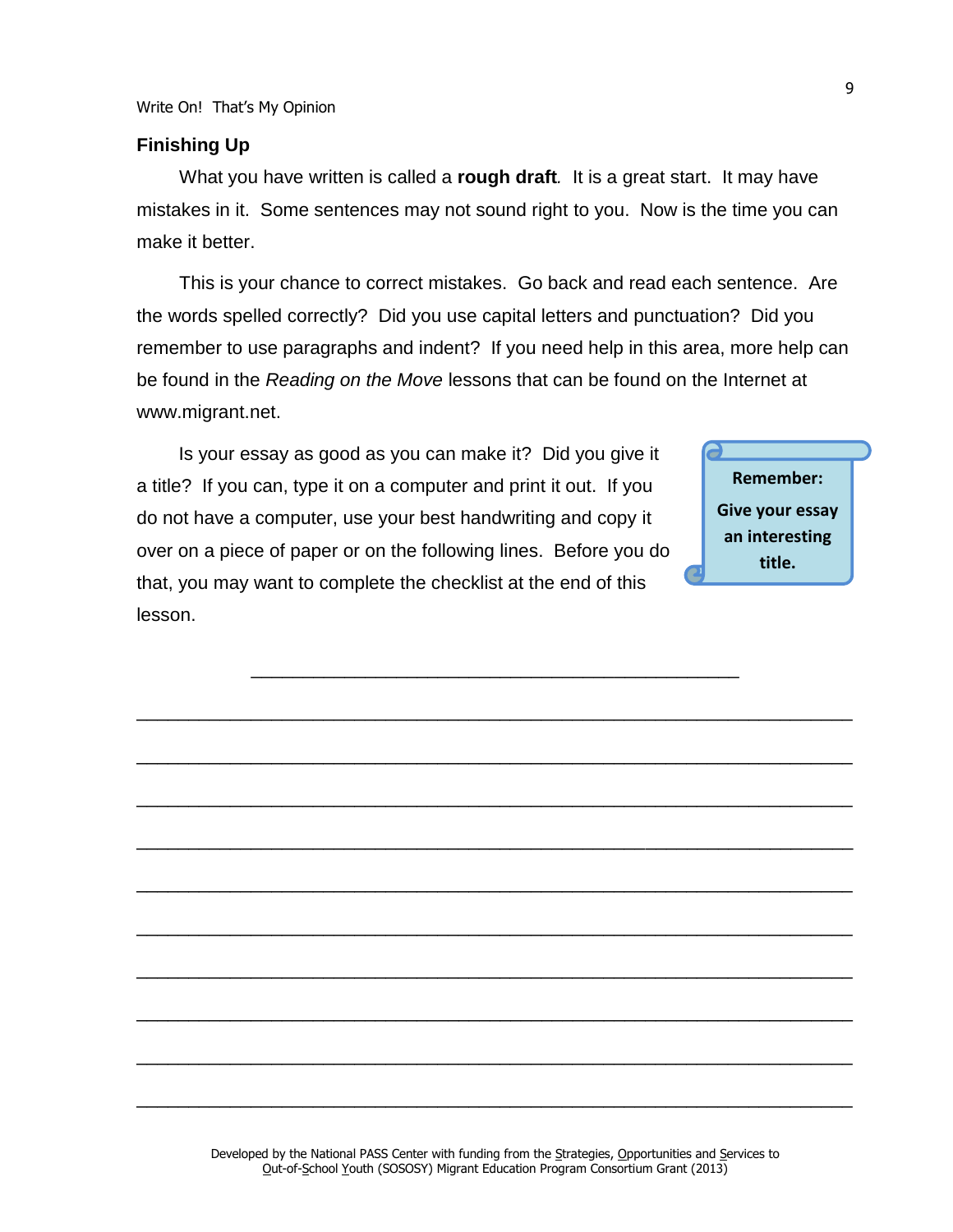|  |  |  | ÷, |
|--|--|--|----|
|  |  |  |    |
|  |  |  |    |
|  |  |  |    |
|  |  |  |    |
|  |  |  |    |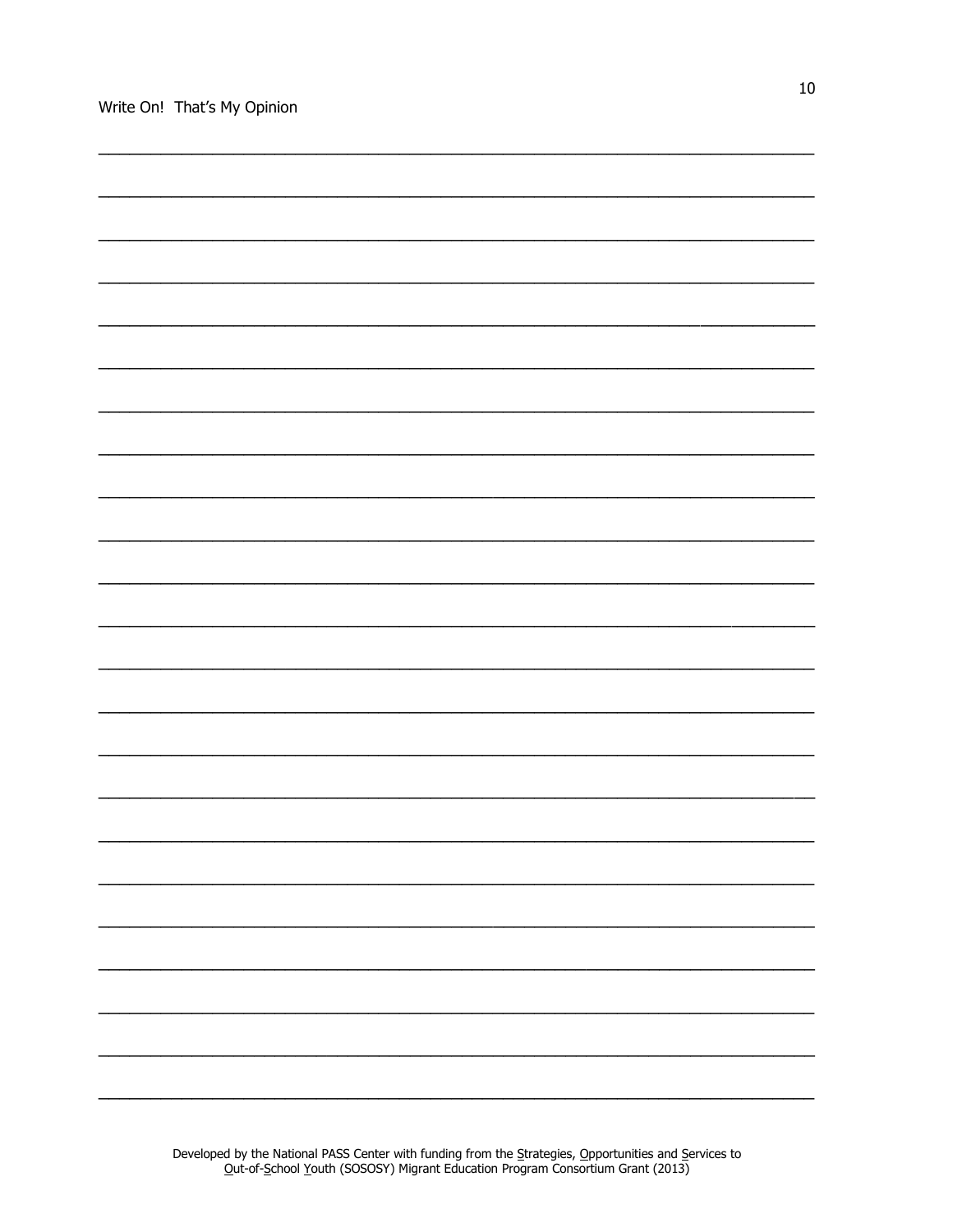# **Writing Checklist**

- $\Box$  I have three separate paragraphs: an opening, a body, and a conclusion.
- $\Box$  I used facts, details, and examples.
- $\Box$  I called my reader to action.